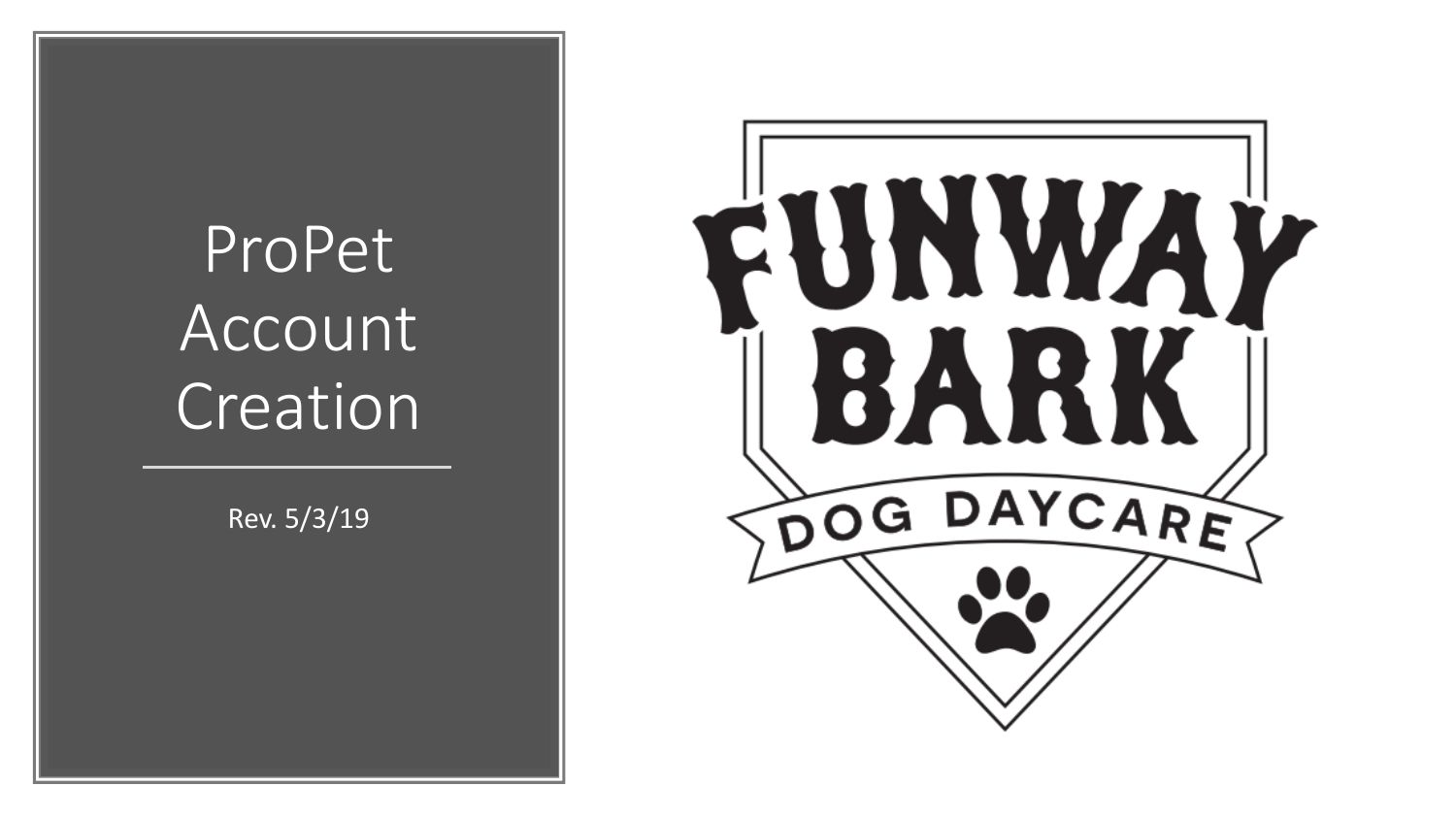

<https://funwaybark.propetware.com/customerLogin>

At the bottom of the webpage, where it says "*Don't have an account?*" click on "**Create one now!**"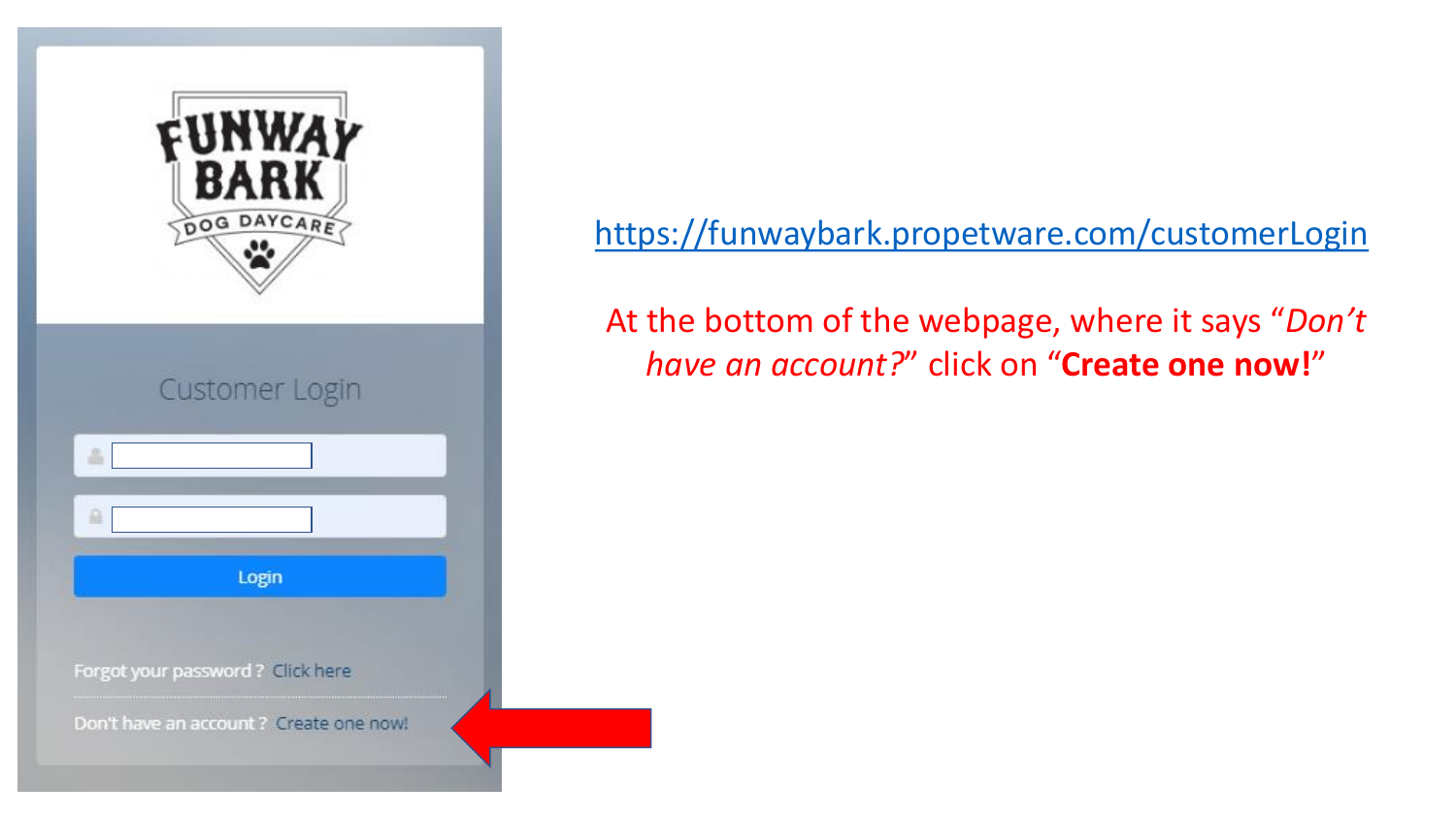

To create your account: Input your first and last name, email address, choose a password and finally repeat your password before clicking "**Sign Up**"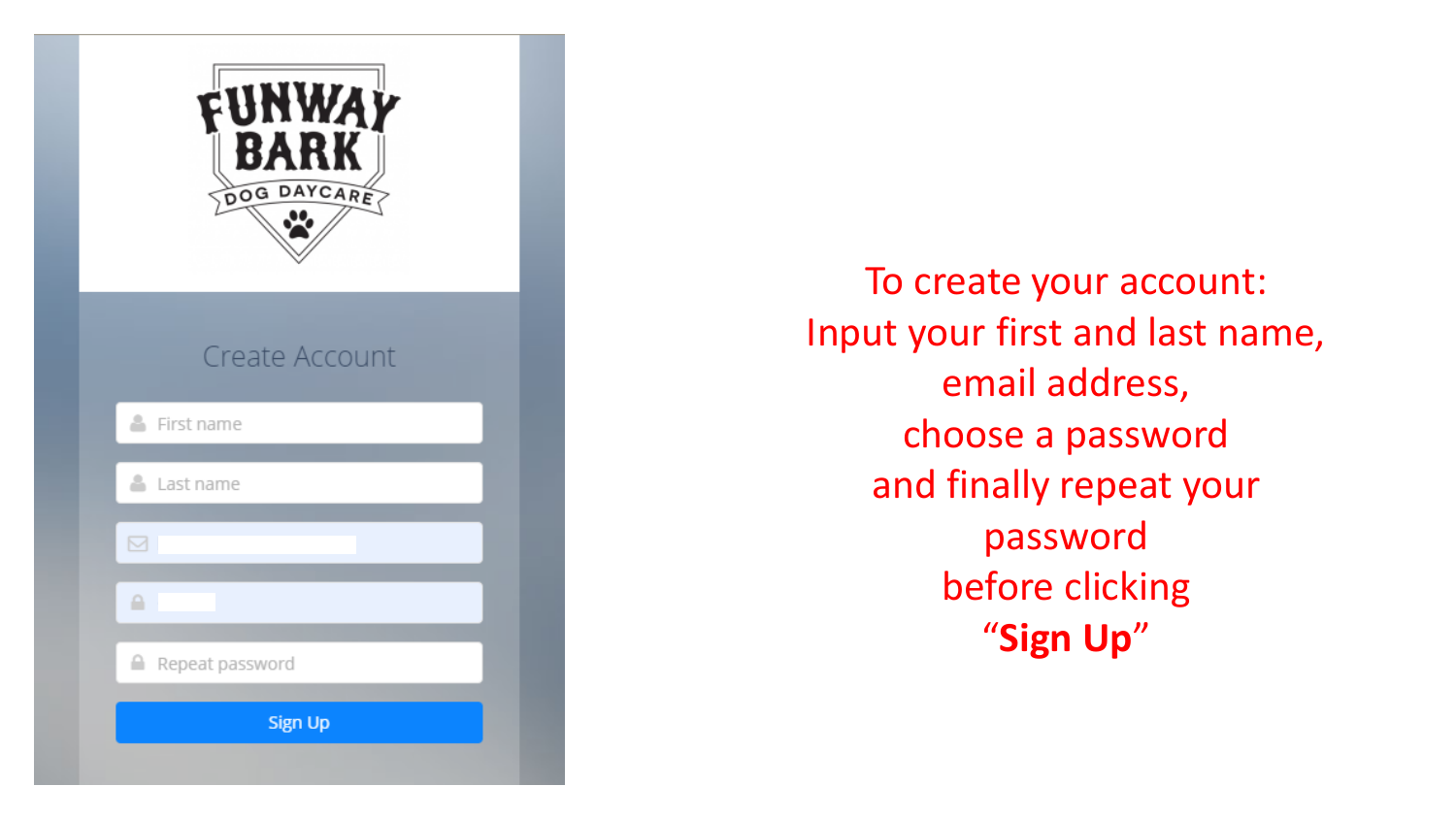| Update photo                         | <b>CUSTOMER SETUP</b><br>$\bullet$<br>Your Info<br><b>ENTER YOUR INFO</b> | Your Pets<br>Vet Info | <b>Emergency Contacts</b> |
|--------------------------------------|---------------------------------------------------------------------------|-----------------------|---------------------------|
|                                      | First name *                                                              |                       |                           |
| d Home                               | Last name *                                                               |                       |                           |
| ☆ Pet Info >                         | Email / Login *                                                           |                       |                           |
| <b>Booking History</b><br>$\equiv$   |                                                                           |                       |                           |
| A Messages                           | Phone number *                                                            | Mobile v              |                           |
| ◎ My Account >                       | Street address *                                                          |                       |                           |
| <b>Hours of Operation</b><br>$\odot$ | City *                                                                    |                       |                           |
|                                      | Province/State *                                                          | Please select         |                           |
| <b>FIINWAL</b>                       | Postal/Zip code *                                                         |                       |                           |

You will be asked to enter in all of your basic information

When you have completely entered in your information, you will click "**Continue**" and then be brought to the next section where you will enter in your Pets' information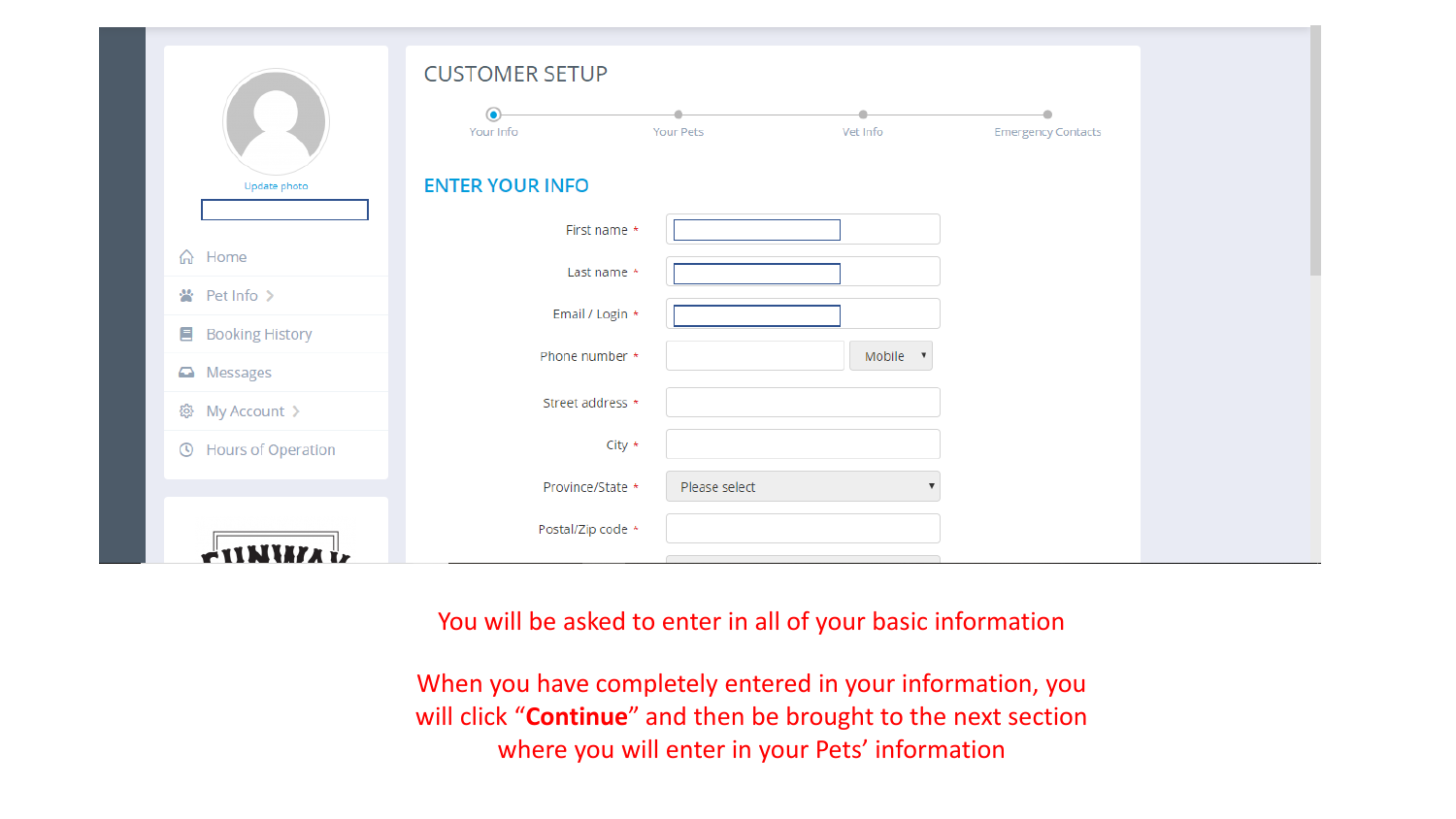| <b>CUSTOMER SETUP</b> |               |                                                                         |                           |
|-----------------------|---------------|-------------------------------------------------------------------------|---------------------------|
|                       | О             |                                                                         |                           |
| Your Info             | Your Pets     | Vet Info                                                                | <b>Emergency Contacts</b> |
| <b>ADD YOUR PET</b>   |               |                                                                         |                           |
| Type of pet           | Dog           | $\overline{\phantom{a}}$                                                |                           |
| Pet's name *          |               |                                                                         |                           |
| Sex of pet *          | Please select |                                                                         |                           |
| Breed *               |               |                                                                         |                           |
| Colour(s) *           |               |                                                                         |                           |
| Weight (LBS) $\star$  |               |                                                                         |                           |
| Birthday *            |               | $\frac{\partial m \partial \rho}{\partial \Omega}$<br>$\bullet$ $\circ$ |                           |
|                       |               |                                                                         |                           |

In this section, you will input all of the required pet information, behavior and health history

When you are finished click "**Continue**"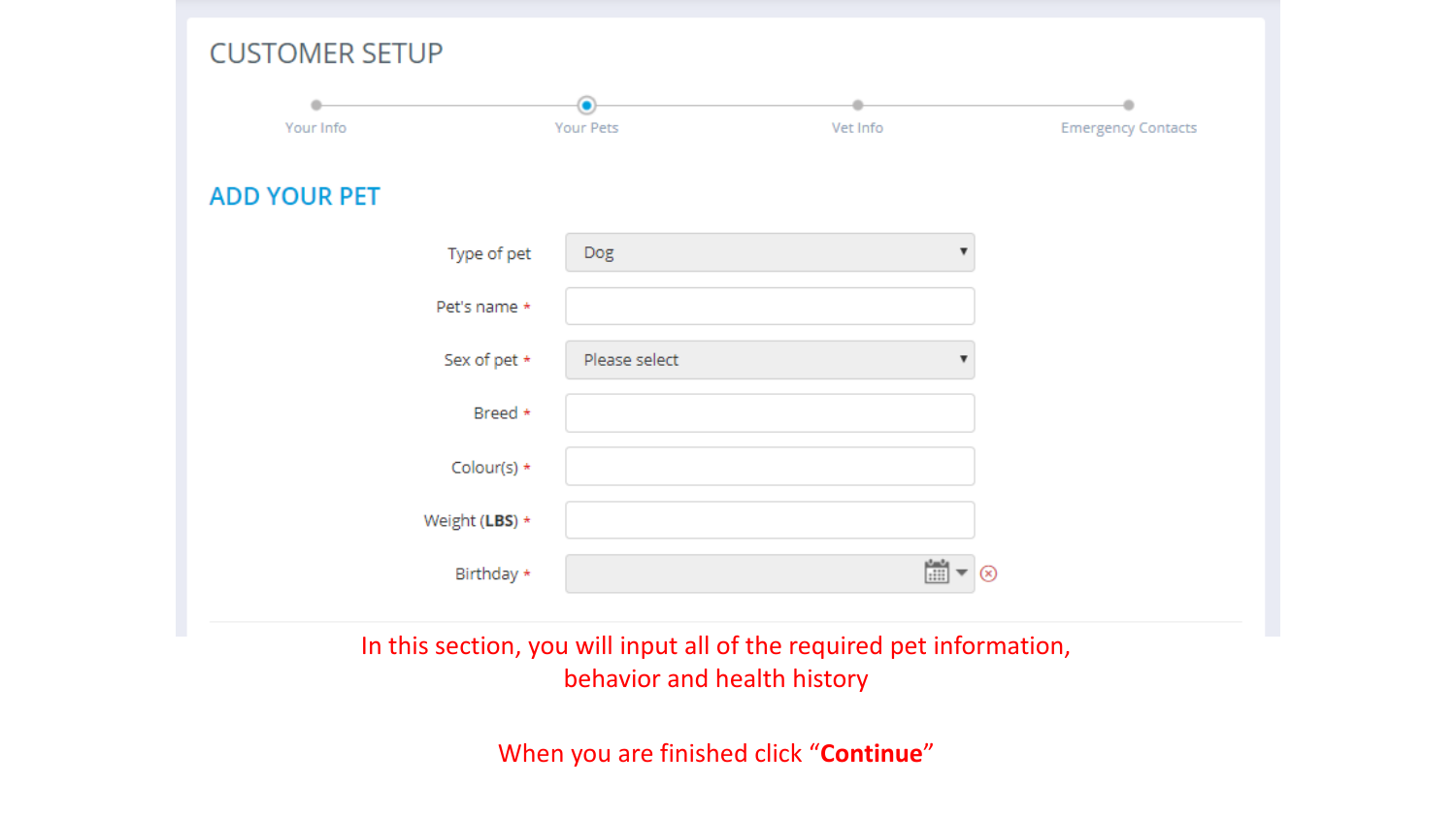|                                      | <b>CUSTOMER SETUP</b>    |                        |          |                           |
|--------------------------------------|--------------------------|------------------------|----------|---------------------------|
|                                      | Your Info                | $\bullet$<br>Your Pets | Vet Info | <b>Emergency Contacts</b> |
| Update photo                         | <b>YOUR PETS</b>         |                        |          |                           |
| d Home                               |                          |                        |          |                           |
| 상 Pet Info >                         |                          |                        |          |                           |
| <b>Booking History</b><br>$\equiv$   | Update photo             |                        |          |                           |
| A Messages                           |                          |                        |          |                           |
| ◎ My Account >                       | <b>O</b> Add Another Pet |                        |          |                           |
| <b>Hours of Operation</b><br>$\odot$ | CONTINUE >               |                        |          |                           |
|                                      |                          |                        |          |                           |
|                                      |                          |                        |          |                           |

Once you have added your Pets' info, you will be brought to the above screen where you will click "**Continue**"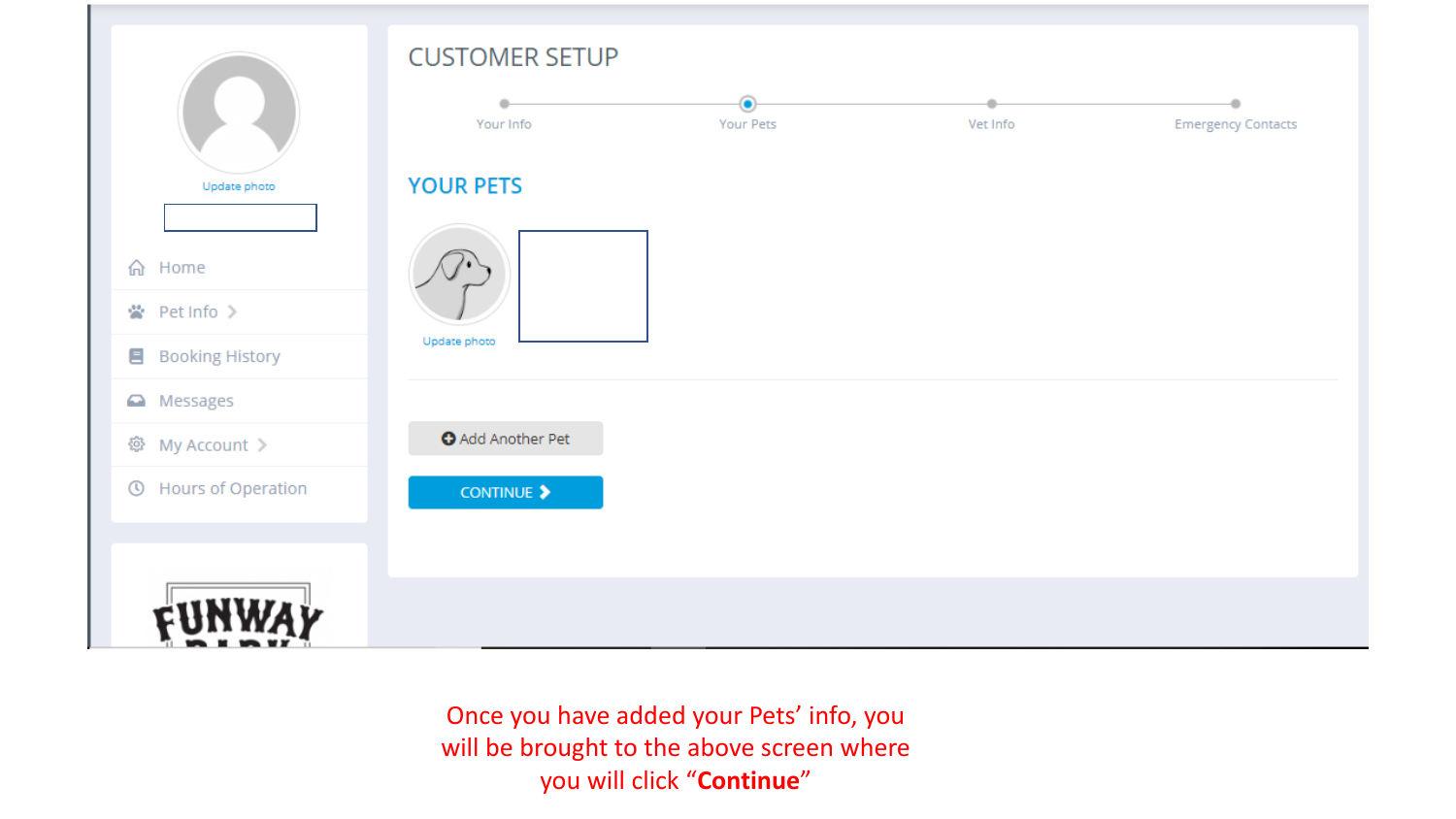## **CUSTOMER SETUP**

| Your Info           | <b>Your Pets</b> | О<br>Vet Info | <b>Emergency Contacts</b>      |
|---------------------|------------------|---------------|--------------------------------|
| <b>VET INFO</b>     |                  |               |                                |
| VET <sub>1</sub>    |                  |               |                                |
| Veterinary clinic * |                  |               |                                |
| Phone number *      |                  |               | In this section, enter in your |
| Email address       |                  |               | pets' veterinary information   |
| Veterinarian's name |                  |               | and then click "Continue"      |
| Address             |                  |               |                                |
| General Notes       |                  |               |                                |
|                     |                  |               |                                |

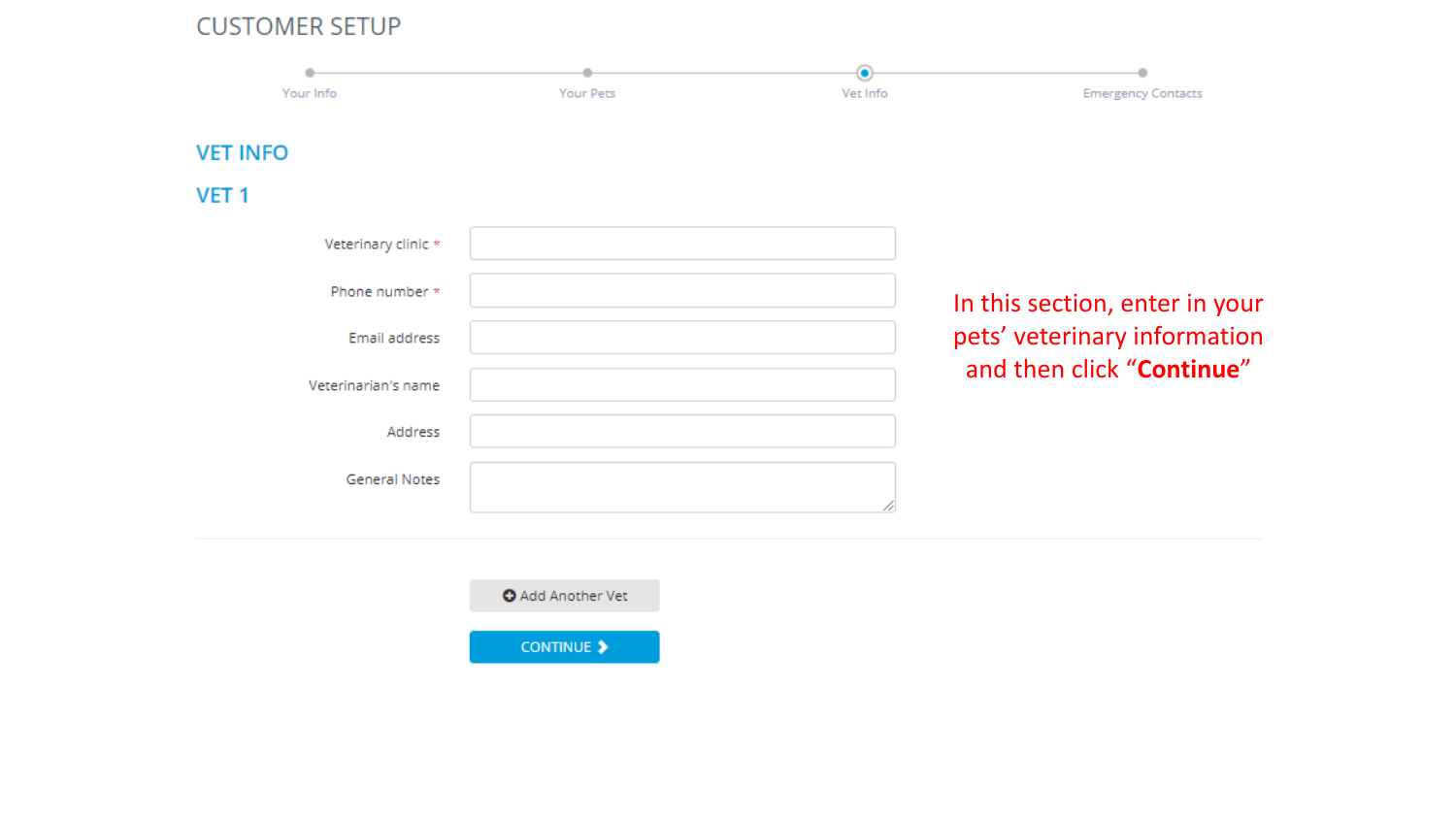**CUSTOMER SETUP** 

| Your Info                    | Your Pets | Vet Info | ⋒<br><b>Emergency Contacts</b> |
|------------------------------|-----------|----------|--------------------------------|
| <b>ADD EMERGENCY CONTACT</b> |           |          |                                |
| Name *                       |           |          |                                |
| Relationship *               |           |          |                                |
| Phone Number *               |           |          |                                |
| Address                      |           |          |                                |
| Email Address                |           |          |                                |
| <b>General Notes</b>         |           |          |                                |
|                              |           |          |                                |

CONTINUE  $\blacktriangleright$ 

# Next, add your Emergency Contact info before clicking "**Continue**"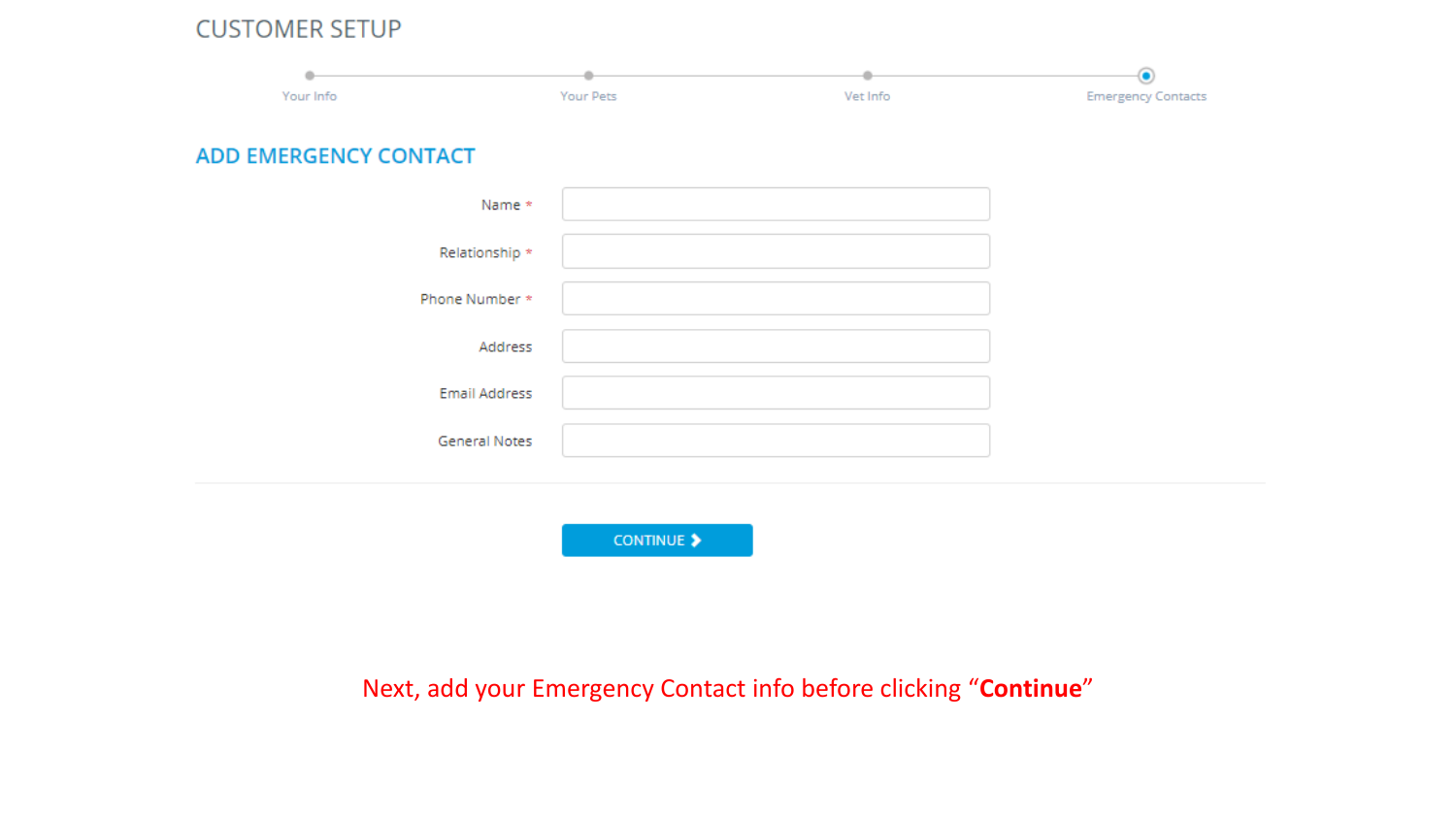# **CUSTOMER SETUP**

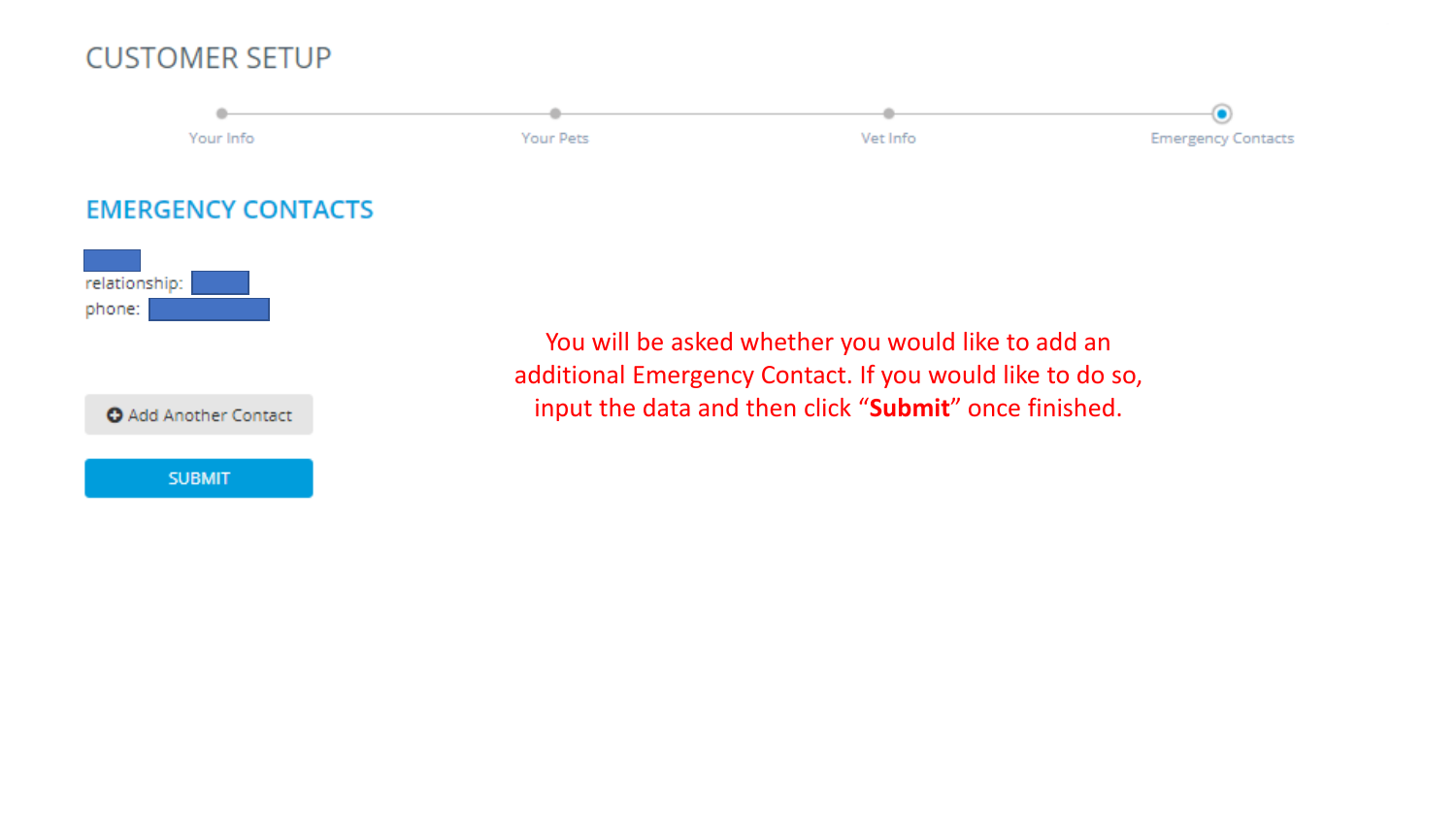| Update photo<br><b>BOOK NOW</b> |
|---------------------------------|
| d Home                          |
| 쌀 Pet Info >                    |
| Booking History                 |
| A Messages                      |
| @ි My Account                   |

### **BOOK ONLINE**

Thanks for completing your profile. Use the buttons below to request a reservation.

#### **SERVICES**

New Daycare Reservation ◆

**Account Settings** 

**Edit Profile** Change Password **Agreements Balance Owing Customer Credit** 

# Once your profile has been completed, you will see the above message in green.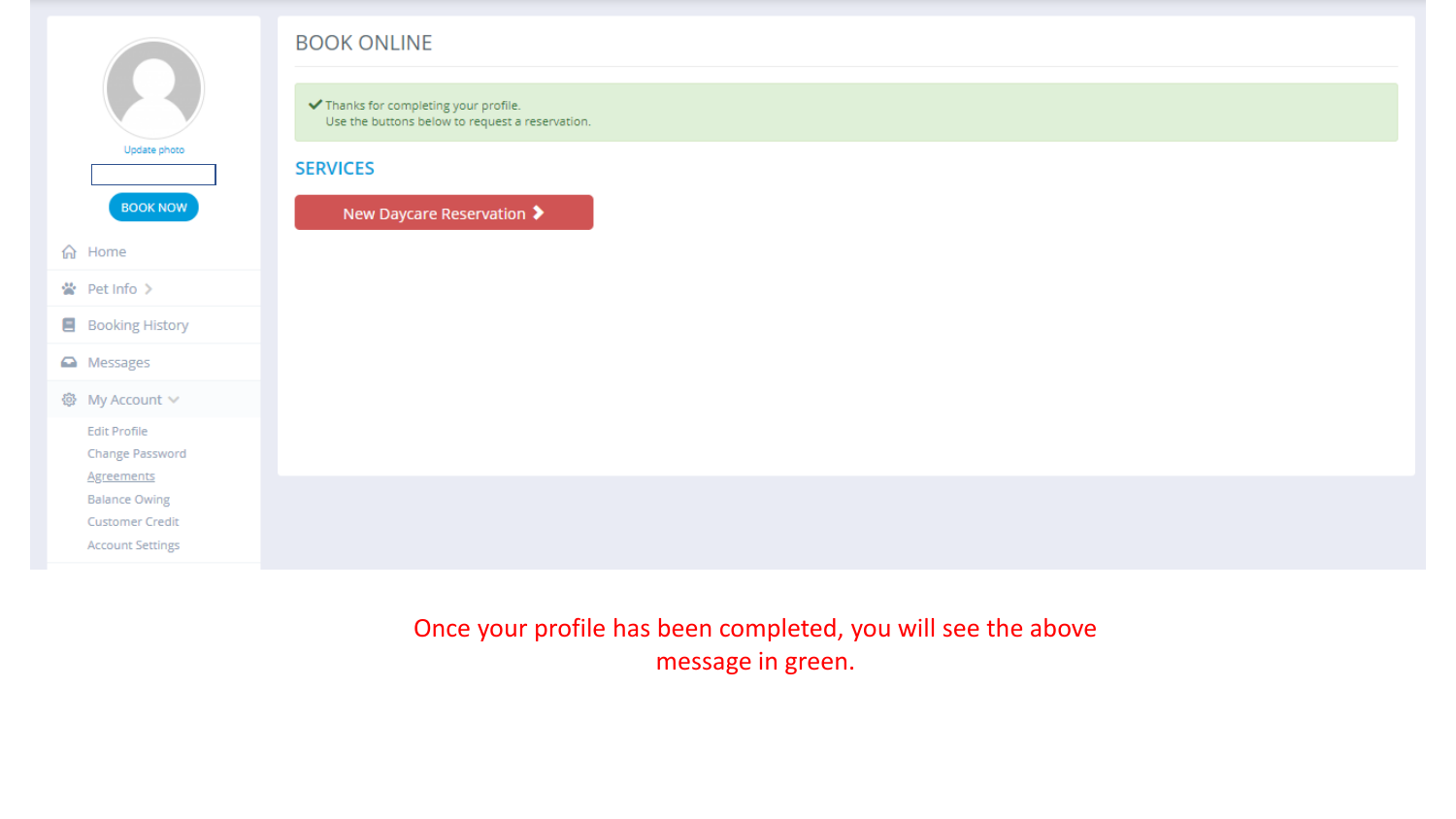**FUNWAY BARK** 



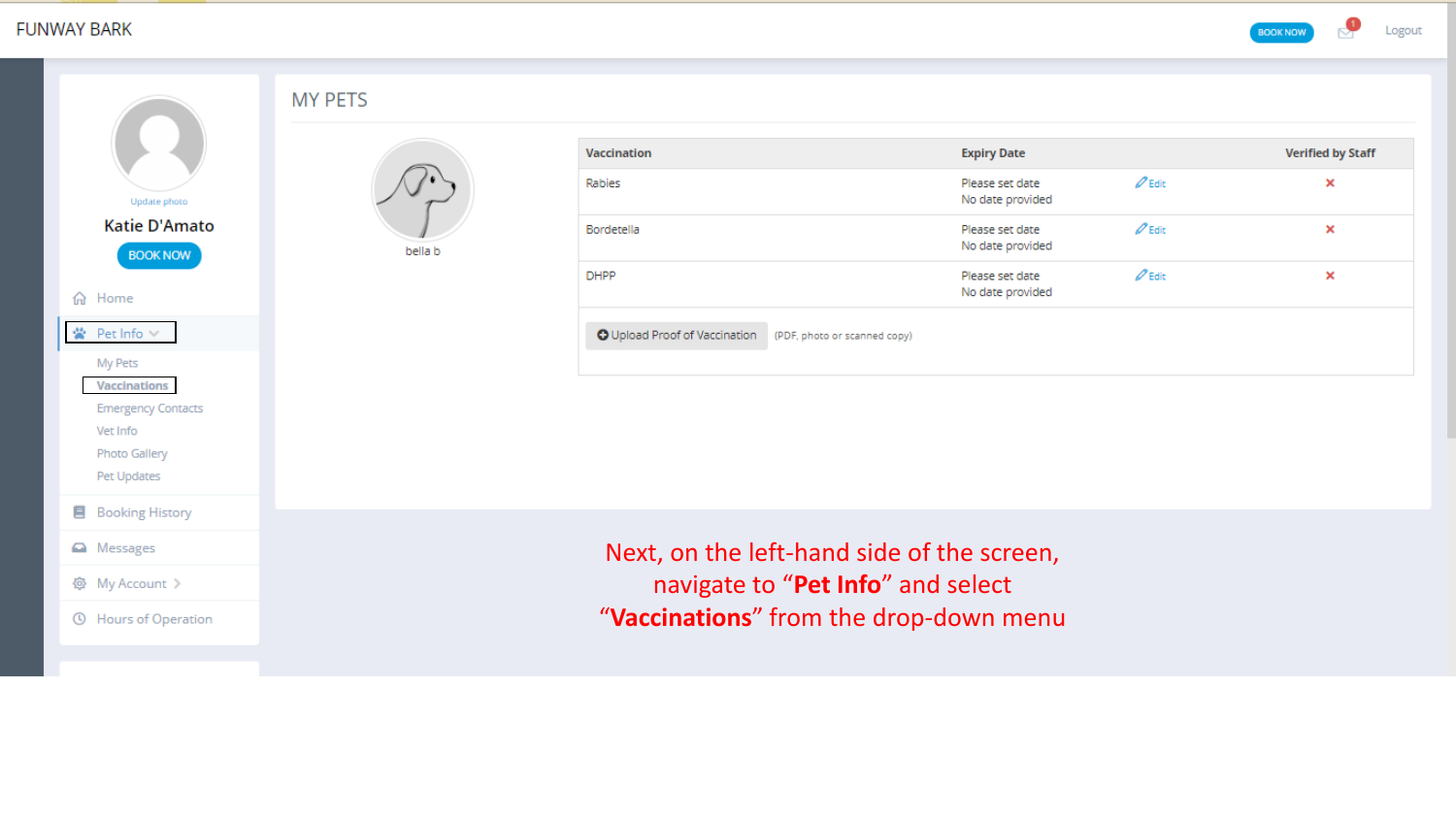## **MY PETS**



| Vaccination                                                | <b>Expiry Date</b>                                                       |                     | <b>Verified by Staff</b> |
|------------------------------------------------------------|--------------------------------------------------------------------------|---------------------|--------------------------|
| Rabies                                                     | $4$ $\bullet$ 2020 $\bullet$ $\bullet$<br>May<br>$\overline{\mathbf{v}}$ | dit<br>$\mathbf{x}$ | ×                        |
| Bordetella                                                 |                                                                          |                     | ×                        |
| <b>DHPP</b>                                                | May 04, 2020                                                             | $\mathscr O$ Edit   | ×                        |
| O Upload Proof of Vaccination (PDF, photo or scanned copy) |                                                                          |                     |                          |

Click on "**Edit**" under the "Expiry Date" and select the dates in which each vaccination is due before clicking on the blue check mark

To add in your dogs' vaccination records, click on "**Upload Proof of Vaccination**"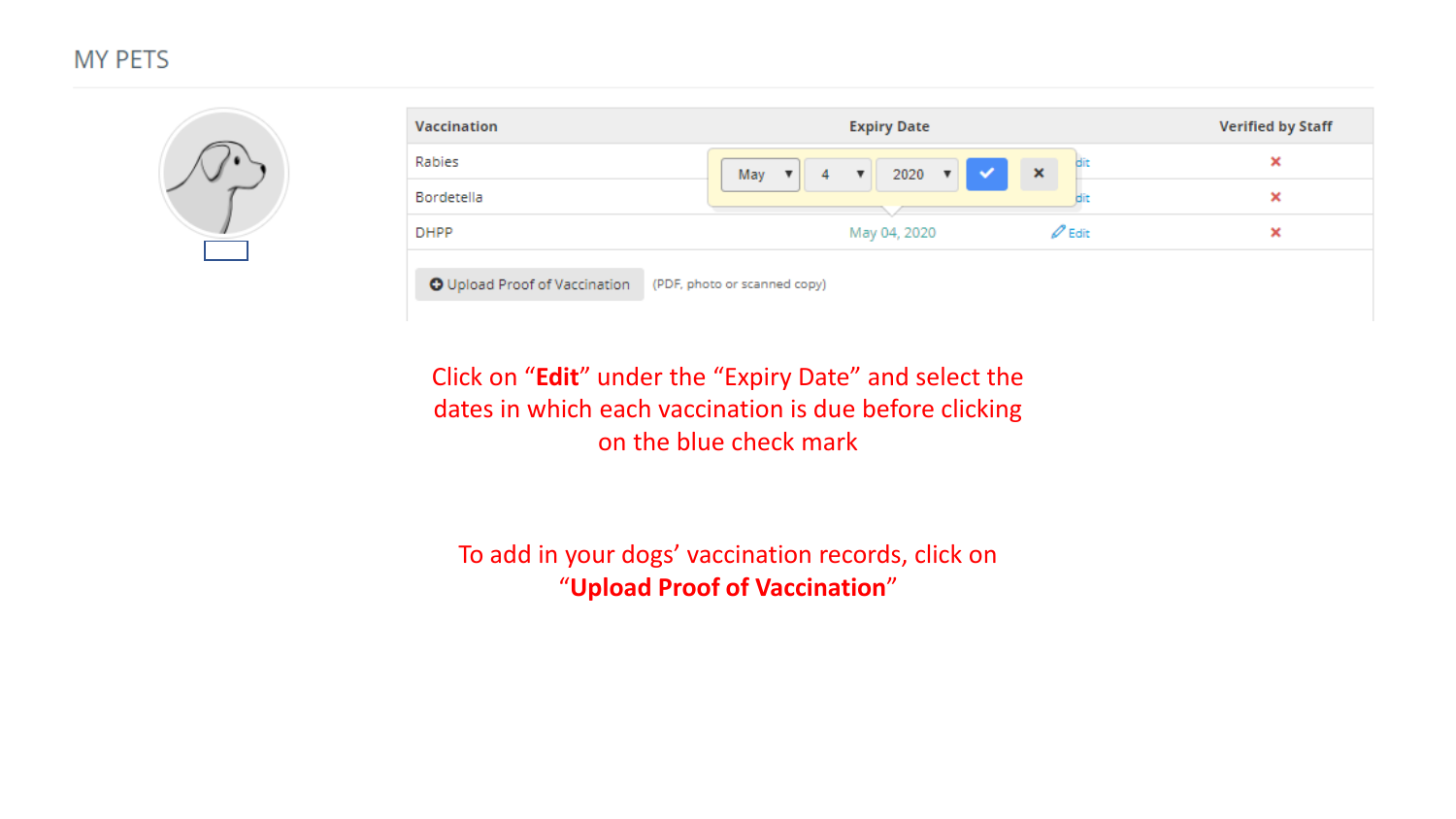Once all sections have been completed, send an email to [info@funwaybark.com](mailto:info@funwaybark.com) to let us know your profile has been created. A staff member will look over the pet registration and reach out once we verify it is completed.

Lastly, we will create a reservation for your dog's Behavior Assessment and ask that you read through our policy and waiver in the Agreement section, before electronically signing.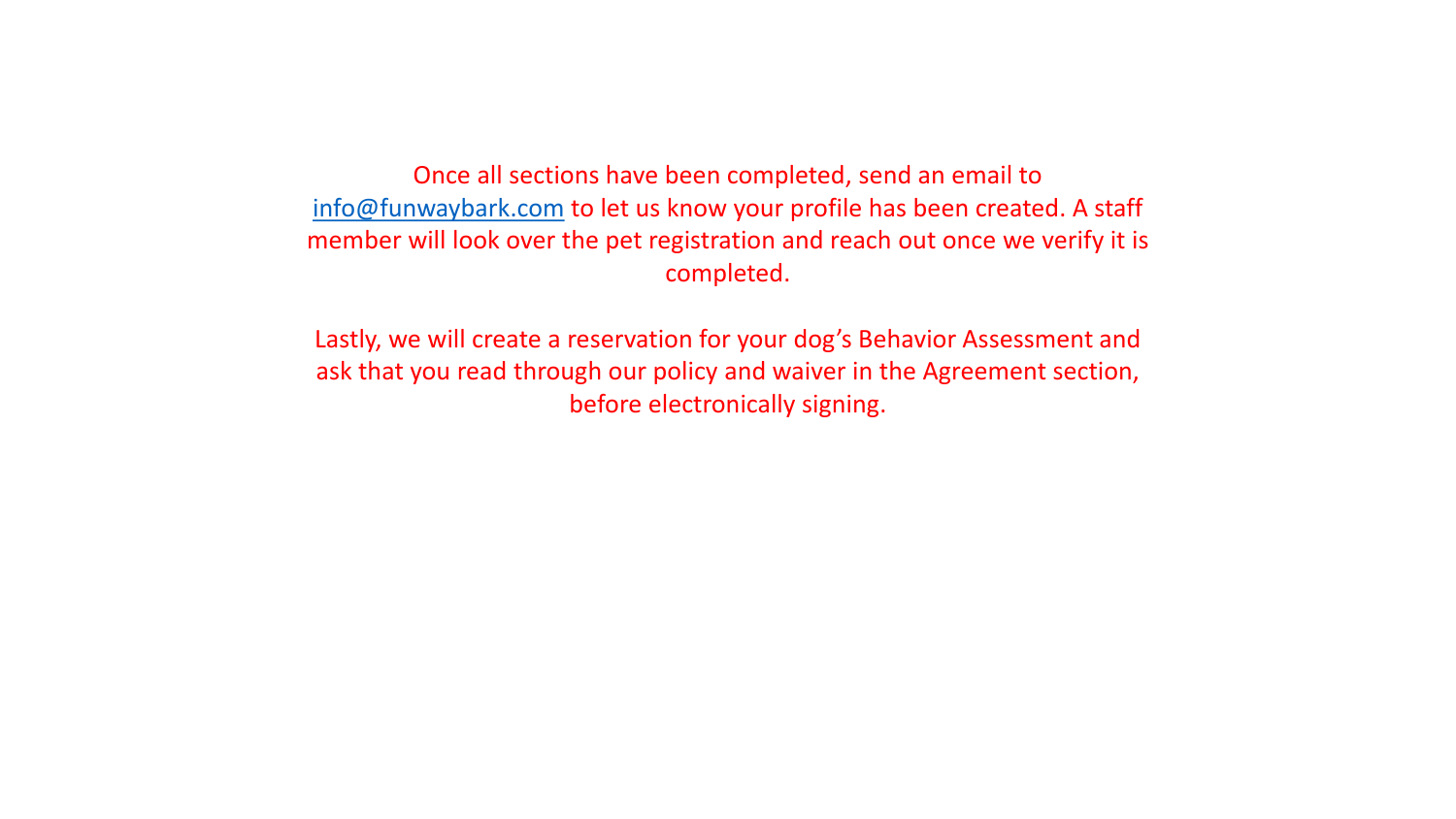

**AGREEMENTS** 

**Agreement to Be Signed** 

**Dulge Degulations 9. Waiver** 

| Update photo             | nuics, neguiduoris ex maner                         |  |
|--------------------------|-----------------------------------------------------|--|
|                          | Funway Bark Dog Daycare Policies                    |  |
| <b>BOOK NOW</b>          |                                                     |  |
| d Home                   |                                                     |  |
| ☆ Pet Info >             |                                                     |  |
| <b>图</b> Booking History | Once a staff member has reached out to let you know |  |
| Messages                 | your account setup is complete, navigate to "My     |  |
| @ My Account ∨           | Account" and click on "Agreements"                  |  |
| <b>Edit Profile</b>      |                                                     |  |
| Change Password          |                                                     |  |

You will then a screen like the above

**Related Orders** 

View

View

Click "**View**" under "**Rules, Regulations & Waiver**" and on "**Funway Bark Dog Daycare Policies**"

<sup>(</sup>
O Hours of Operation

Agreements **Balance Owing Customer Credit Account Settings**